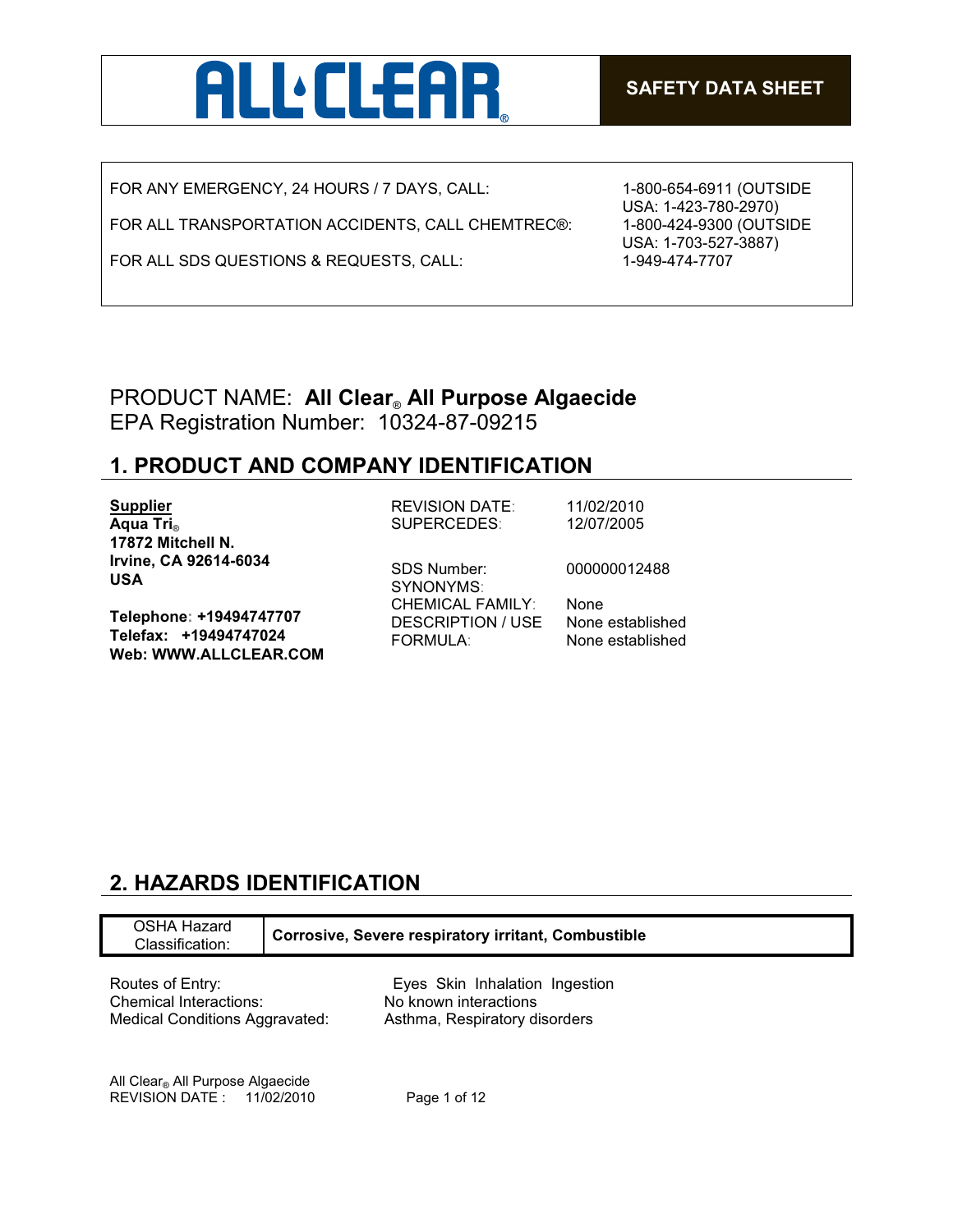

#### Human Threshold Response Data

Odor Threshold Not established for product.

Irritation Threshold Not established for product.

### **Hazardous Materials Identification System / National Fire Protection Association Classifications**

| Hazard Ratings : | Health | Flammability | Physical / Instability | PPI / Special<br>hazard. |
|------------------|--------|--------------|------------------------|--------------------------|
| <b>HMIS</b>      |        |              |                        |                          |
| <b>NFPA</b>      |        |              |                        |                          |

#### Immediate (Acute) Health Effects

| Inhalation Toxicity:               | Inhalation of this material in vapor form is irritating to the nose, mouth,<br>throat and lungs. It may also cause burns to the respiratory tract which<br>can result in shortness of breath, wheezing, choking, chest pain, and                                                                                                                                 |
|------------------------------------|------------------------------------------------------------------------------------------------------------------------------------------------------------------------------------------------------------------------------------------------------------------------------------------------------------------------------------------------------------------|
|                                    | impairment of lung function. Inhalation of high concentrations may result<br>in permanent lung damage.                                                                                                                                                                                                                                                           |
| Skin Toxicity:                     | Corrosive to skin                                                                                                                                                                                                                                                                                                                                                |
| Eye Toxicity:                      | Corrosive. Burns can occur following exposure. Direct contact may<br>cause impairment of vision, corneal damage and/or blindness. Rinsing<br>of the eye should take place immediately.                                                                                                                                                                           |
| Ingestion Toxicity:                | May be harmful if swallowed. Irritation and/or burns can occur to the<br>entire gastrointestinal tract, including the stomach and intestines,<br>characterized by nausea, vomiting, diarrhea, abdominal pain, bleeding,<br>and/or tissue ulceration. Ingestion may cause severe damage to the<br>gastrointestinal tract with the potential to cause perforation. |
| Acute Target Organ Toxicity:       | Eyes, Skin, Respiratory Tract, Gastrointestinal tract                                                                                                                                                                                                                                                                                                            |
| Prolonged (Chronic) Health Effects |                                                                                                                                                                                                                                                                                                                                                                  |
| Carcinogenicity:                   | This product is not known or reported to be carcinogenic by any<br>reference source including IARC, OSHA, NTP or EPA.                                                                                                                                                                                                                                            |
| Reproductive and                   | Not known or reported to cause reproductive or developmental toxicity.                                                                                                                                                                                                                                                                                           |

Developmental Toxicity:<br>Inhalation: Repeated inhalation exposure may cause impairment of lung function and permanent lung damage. Skin Contact: Effects similar to those from acute exposure.<br>
Ingestion: There are no known or reported effects from our There are no known or reported effects from chronic ingestion except for effects similar to those experienced from single exposure. Sensitization: Not expected to be a skin sensitizer. Chronic Target Organ Toxicity: None known Supplemental Health Hazard Information : No additional health information available.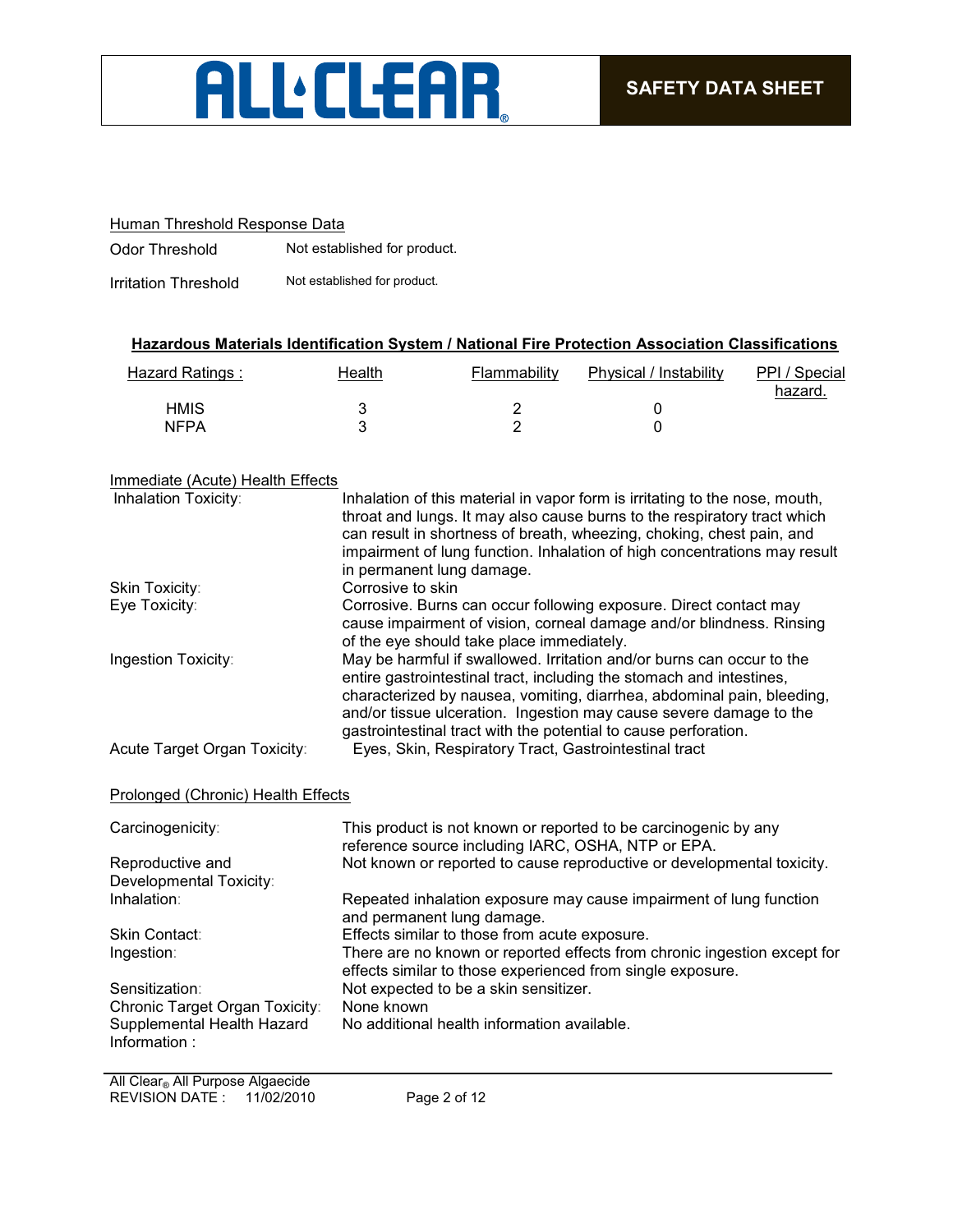

## **3. COMPOSITION / INFORMATION ON INGREDIENTS**

| CAS OR CHEMICAL NAME                                 | CAS#       | % RANGE |
|------------------------------------------------------|------------|---------|
| QUATERNARY AMMONIUM COMPOUNDS,<br>BENZYL-C12-16-ALKY | 68424-85-1 |         |
| ALCOHOL DENAT.                                       | 64-17-5    |         |

## **4. FIRST AID MEASURES**

| General Advice:      | Call a poison control center or doctor for treatment advice. For 24-hour<br>emergency medical assistance, call Arch Chemical Emergency Action Network at<br>1-800-654-6911. Have the product container or label with you when calling a<br>poison control center or doctor, or going for treatment. |
|----------------------|-----------------------------------------------------------------------------------------------------------------------------------------------------------------------------------------------------------------------------------------------------------------------------------------------------|
| Inhalation:          | IF INHALED: Move person to fresh air. If person is not breathing, call 911 or an<br>ambulance, then give artificial respiration, preferably mouth-to-mouth if possible.<br>Call a poison control center or doctor for further treatment advice.                                                     |
| <b>Skin Contact:</b> | IF ON SKIN OR CLOTHING: Take off contaminated clothing. Rinse skin<br>immediately with plenty of water for 15-20 minutes. Call a poison control center or<br>doctor for treatment advice.                                                                                                           |
| Eye Contact:         | IF IN EYES: Hold eye open and rinse slowly and gently with water for 15-20<br>minutes. Remove contact lenses, if present, after the first 5 minutes, then<br>continue rinsing eye. Call a poison control center or doctor for treatment advice.                                                     |
| Ingestion:           | IF SWALLOWED: Call a poison control center or doctor immediately for treatment<br>advice. Have person sip a glass of water if able to swallow. Do not induce<br>vomiting unless told to do so by a poison control center or doctor. Do not give<br>anything by mouth to an unconscious person.      |

## **5. FIRE FIGHTING MEASURES**

| Flammability Summary (OSHA):                                              | Combustible                                                                                                            |
|---------------------------------------------------------------------------|------------------------------------------------------------------------------------------------------------------------|
| <b>Flammable Properties</b><br>Flash Point:                               | 54.4 $^{\circ}$ C                                                                                                      |
| Fire / Explosion Hazards:                                                 | May be ignited by open flame. Vapors may form explosive mixture<br>with air. Burning produces noxious and toxic fumes. |
| All Clear <sub>®</sub> All Purpose Algaecide<br>REVISION DATE: 11/02/2010 | Page 3 of 12                                                                                                           |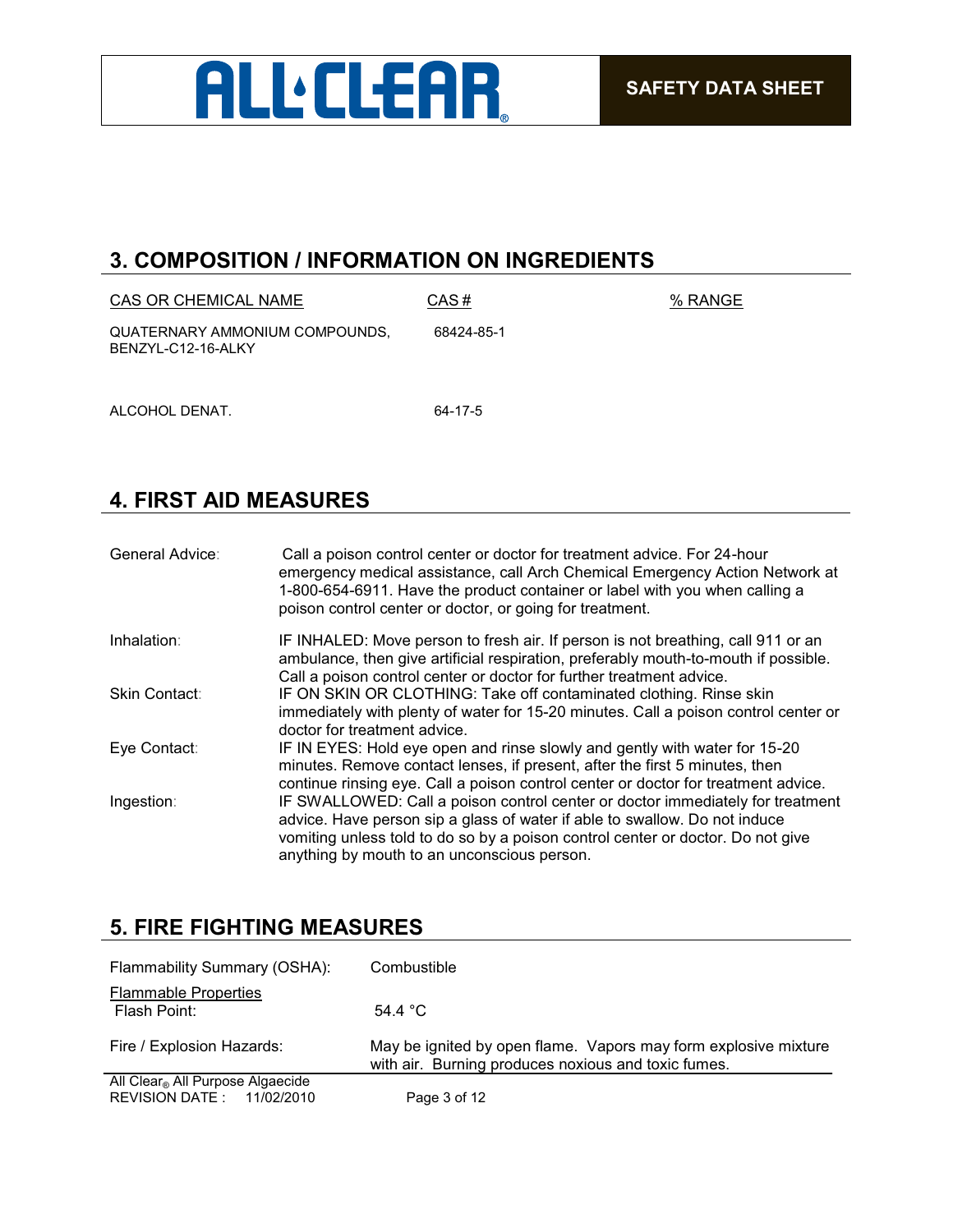

Extinguishing Media: Water Carbon dioxide (CO2) Dry powder Foam Fire Fighting Instructions: Use water spray to cool unopened containers. In case of fire, use normal fire-fighting equipment and the personal protective equipment recommended in Section 8 to include a NIOSH approved self-contained breathing apparatus.

## **6. ACCIDENTAL RELEASE MEASURES**

| Personal Protection for Emergency<br>Situations: | Additional protective clothing must be worn to prevent personal<br>contact with this material. Those items include but are not limited to<br>boots, impervious gloves, hard hat, splash-proof goggles,<br>impervious clothing, i.e., chemically impermeable suit, self-contained<br>breathing apparatus.                |
|--------------------------------------------------|-------------------------------------------------------------------------------------------------------------------------------------------------------------------------------------------------------------------------------------------------------------------------------------------------------------------------|
| <b>Spill Mitigation Procedures</b>               |                                                                                                                                                                                                                                                                                                                         |
| Air Release:                                     | Keep people away from and upwind of spill/leak.                                                                                                                                                                                                                                                                         |
| Water Release:                                   | solublelf the product contaminates rivers and lakes or drains inform<br>respective authorities.                                                                                                                                                                                                                         |
| Land Release:                                    | Contain spillage, soak up with non-combustible absorbent material,<br>(e.g. sand, earth, diatomaceous earth, vermiculite) and transfer to a<br>container for disposal according to local / national regulations (see<br>section 13). Do not contaminate ponds, waterways or ditches with<br>chemical or used container. |
| Additional Spill Information :                   | Prevent further leakage or spillage if safe to do so. Use personal<br>protective equipment as required. Evacuate personnel to safe areas.                                                                                                                                                                               |

## **7. HANDLING AND STORAGE**

| Handling:                           | Do not take internally. Avoid contact with skin, eyes and clothing. If<br>in eyes or on skin, rinse well with water. Avoid breathing vapors,<br>mist or gas. Keep away from heat and flame.          |
|-------------------------------------|------------------------------------------------------------------------------------------------------------------------------------------------------------------------------------------------------|
| Storage:                            | Store in a cool dry ventilated location, away from sources of ignition<br>or other incompatible conditions and chemicals. Keep container(s)<br>closed. Do not freeze. Keep out of reach of children. |
| Incompatible Materials for Storage: | Refer to Section 10, "Incompatible Materials."                                                                                                                                                       |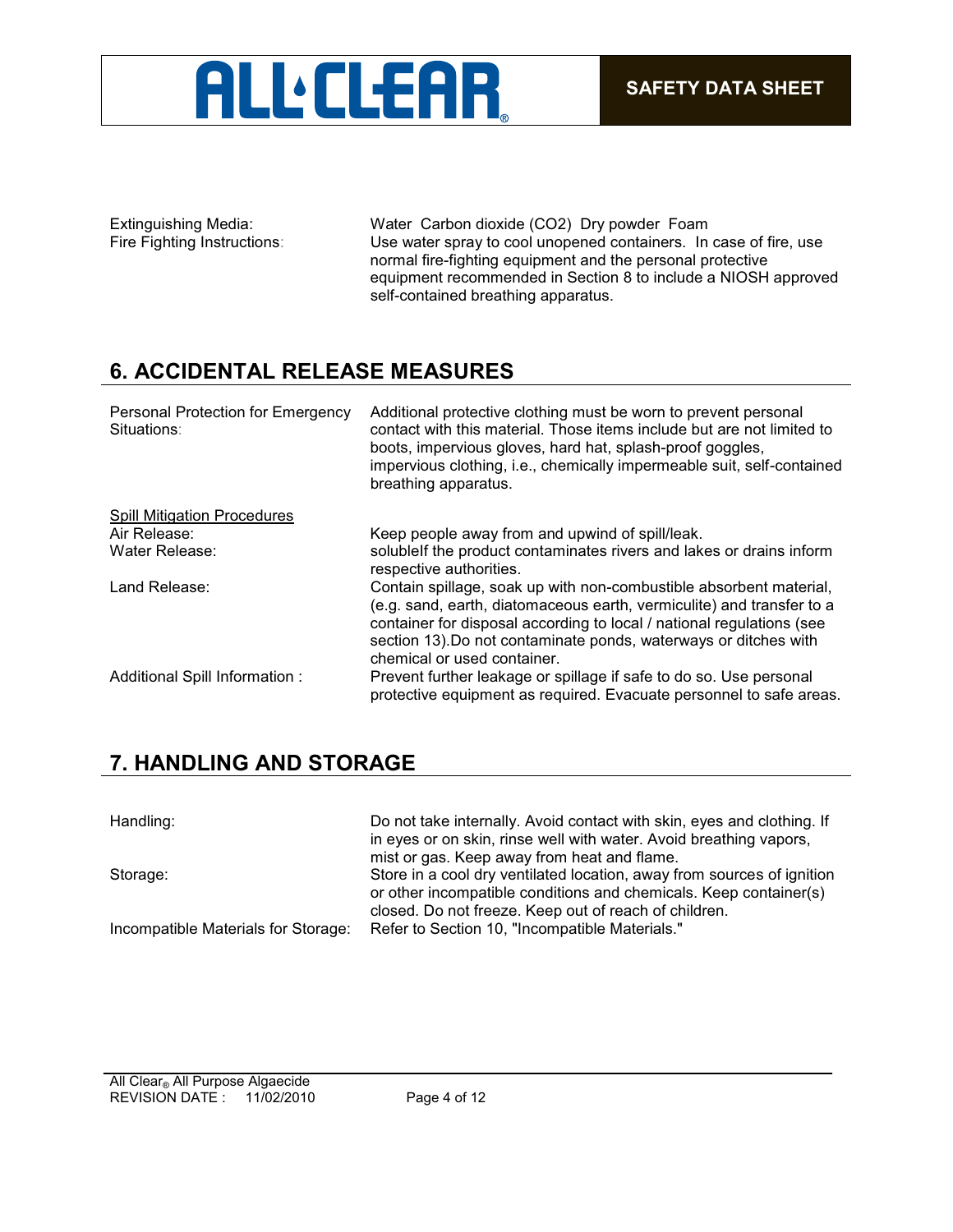

## **8. EXPOSURE CONTROLS / PERSONAL PROTECTION**

| Ventilation:                                                                           | Local exhaust ventilation or other engineering controls are normally required<br>when handling or using this product to keep airborne exposures below the<br>TLV, PEL or other recommended exposure limit. |                                            |                                                                                                                                                                                                                                                                                                                    |
|----------------------------------------------------------------------------------------|------------------------------------------------------------------------------------------------------------------------------------------------------------------------------------------------------------|--------------------------------------------|--------------------------------------------------------------------------------------------------------------------------------------------------------------------------------------------------------------------------------------------------------------------------------------------------------------------|
| Protective Equipment for Routine Use of Product                                        |                                                                                                                                                                                                            |                                            |                                                                                                                                                                                                                                                                                                                    |
| Respiratory Protection:                                                                |                                                                                                                                                                                                            | exceed ten (10) times the published limit. | Wear a NIOSH approved respirator if levels above the exposure limits are<br>possible., A NIOSH approved air purifying respirator with organic vapor<br>cartridge and N95 particulate filter. Air purifying respirators should not be<br>used in oxygen deficient or IDLH atmospheres or if exposure concentrations |
| Skin Protection:                                                                       | Avoid contact with skin. Impervious gloves Boots Apron A full impervious suit<br>is recommended if exposure is possible to a large portion of the body.                                                    |                                            |                                                                                                                                                                                                                                                                                                                    |
| Eye Protection:<br>Protective Clothing Type:<br><b>General Protective</b><br>Measures: | Chemical resistant goggles must be worn. Face-shield<br>Impervious, Neoprene, Butyl rubber<br>Ensure that eyewash stations and safety showers are close to the<br>workstation location.                    |                                            |                                                                                                                                                                                                                                                                                                                    |
| <b>Exposure Limit Data</b>                                                             |                                                                                                                                                                                                            |                                            |                                                                                                                                                                                                                                                                                                                    |
| <b>CHEMICAL NAME</b><br>ALCOHOL DENAT.                                                 | CAS#<br>64-17-5                                                                                                                                                                                            | Name of Limit<br><b>ACGIH</b>              | Exposure<br>$1,000$ ppm<br><b>TWA</b>                                                                                                                                                                                                                                                                              |
| ALCOHOL DENAT.                                                                         | 64-17-5                                                                                                                                                                                                    | OSHA Z1                                    | 1,000 ppm<br><b>TWA</b><br>1,900 mg/m3<br><b>TWA</b>                                                                                                                                                                                                                                                               |
| ALCOHOL DENAT.                                                                         | 64-17-5                                                                                                                                                                                                    | NIOSH-IDLH                                 | 3,300 ppm                                                                                                                                                                                                                                                                                                          |

## **9. PHYSICAL AND CHEMICAL PROPERTIES**

| <b>Physical State:</b><br>Form<br>Color:<br>Odor:<br>Molecular Weight:<br>Specific Gravity:<br>$pH$ : | liquid<br>No data.<br>blue<br>Benzaldehyde-like<br>None established<br>0.96<br>20 °C<br>$6.0 - 8.0$ |  |
|-------------------------------------------------------------------------------------------------------|-----------------------------------------------------------------------------------------------------|--|
| <b>Boiling Point:</b><br>Freezing Point:                                                              | no data available<br>not applicable                                                                 |  |
| All Clear <sub>®</sub> All Purpose Algaecide<br>REVISION DATE :<br>11/02/2010                         | Page 5 of 12                                                                                        |  |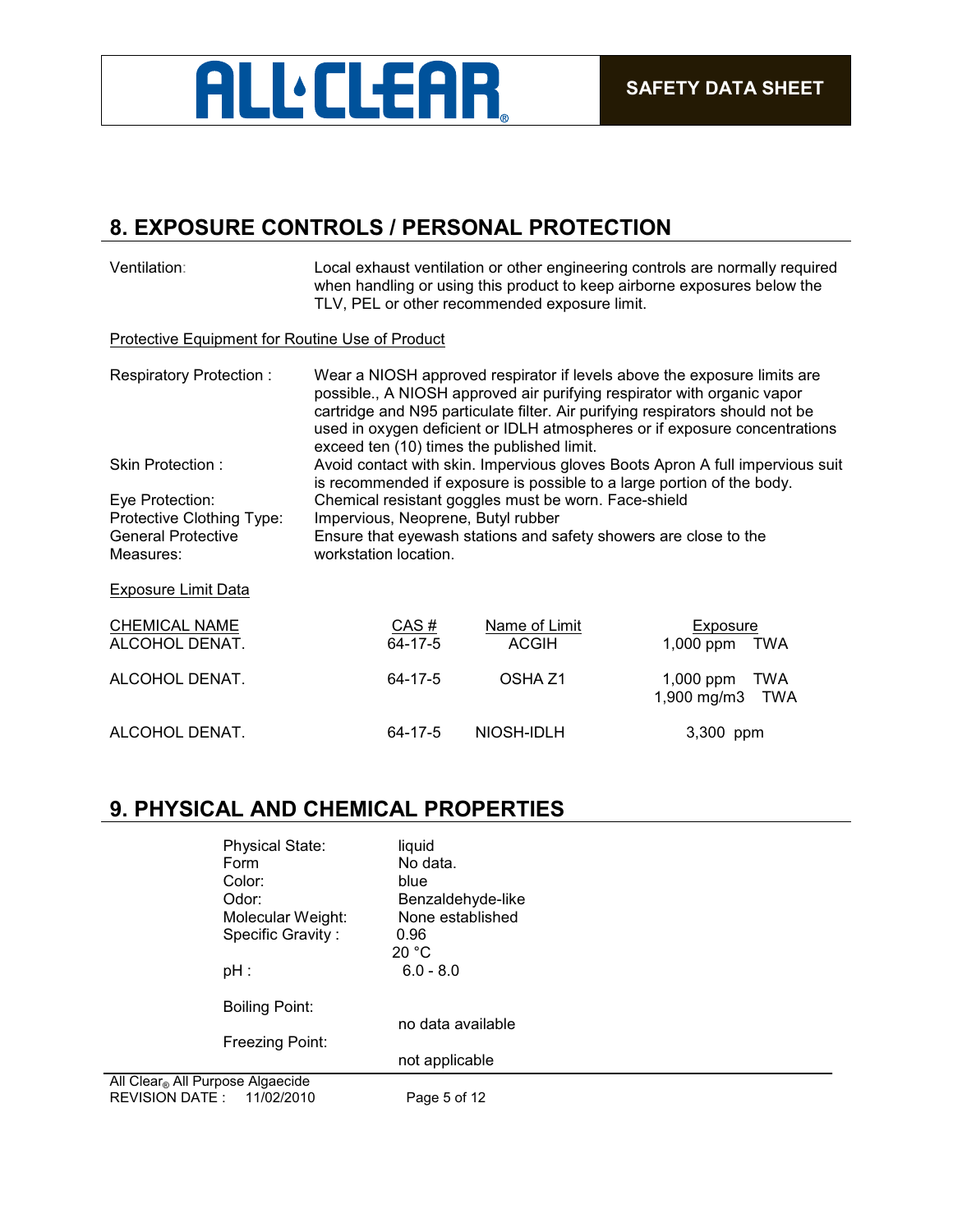# **ALL:CLEAR**

Melting Point:

Vapor Pressure: 58.7 hPa

Vapor Density: no data available Solubility in Water: Partition coefficient noctanol/water: Evaporation Rate: no data available Oxidizing: None established Volatiles, % by vol.: no data available<br>VOC Content no data available

not applicable Density: no data available Bulk Density: no data available 20 °C Viscosity: no data available no data available<br>Solubility in Water: soluble no data available

no data available HAP Content Not applicable

## **10. STABILITY AND REACTIVITY**

Stability and Reactivity Summary: Stable under normal conditions. Conditions to Avoid: Heat, flames and sparks. Decomposition Temperature: No data

Chemical Incompatibility: Strong oxidizing agents, Reducing agents Hazardous Decomposition Products: Hydrogen chloride gas, Carbon oxides, nitrogen oxides (NOx)

# **11. TOXICOLOGICAL INFORMATION**

| Component Animal Toxicology |         |                                          |
|-----------------------------|---------|------------------------------------------|
| Oral LD50 value:            |         |                                          |
| <b>QUATERNARY</b>           |         | $LD50 = 426$ mg/kg<br>Rat                |
| <b>AMMONIUM</b>             |         |                                          |
| COMPOUNDS, BENZYL-          |         |                                          |
| C12-16-ALKY                 |         |                                          |
| ALCOHOL DENAT.              |         | $LD50 = 7,060$ mg/kg<br>- Rat            |
| Component Animal Toxicology |         |                                          |
| Dermal LD50 value:          |         |                                          |
| <b>QUATERNARY</b>           | No data |                                          |
| <b>AMMONIUM</b>             |         |                                          |
| COMPOUNDS, BENZYL-          |         |                                          |
| C12-16-ALKY                 |         |                                          |
| ALCOHOL DENAT.              | LD50    | Believed to be $> 2,000$ mg/kg<br>Rabbit |

REVISION DATE : 11/02/2010 Page 6 of 12 All Clear<sub>®</sub> All Purpose Algaecide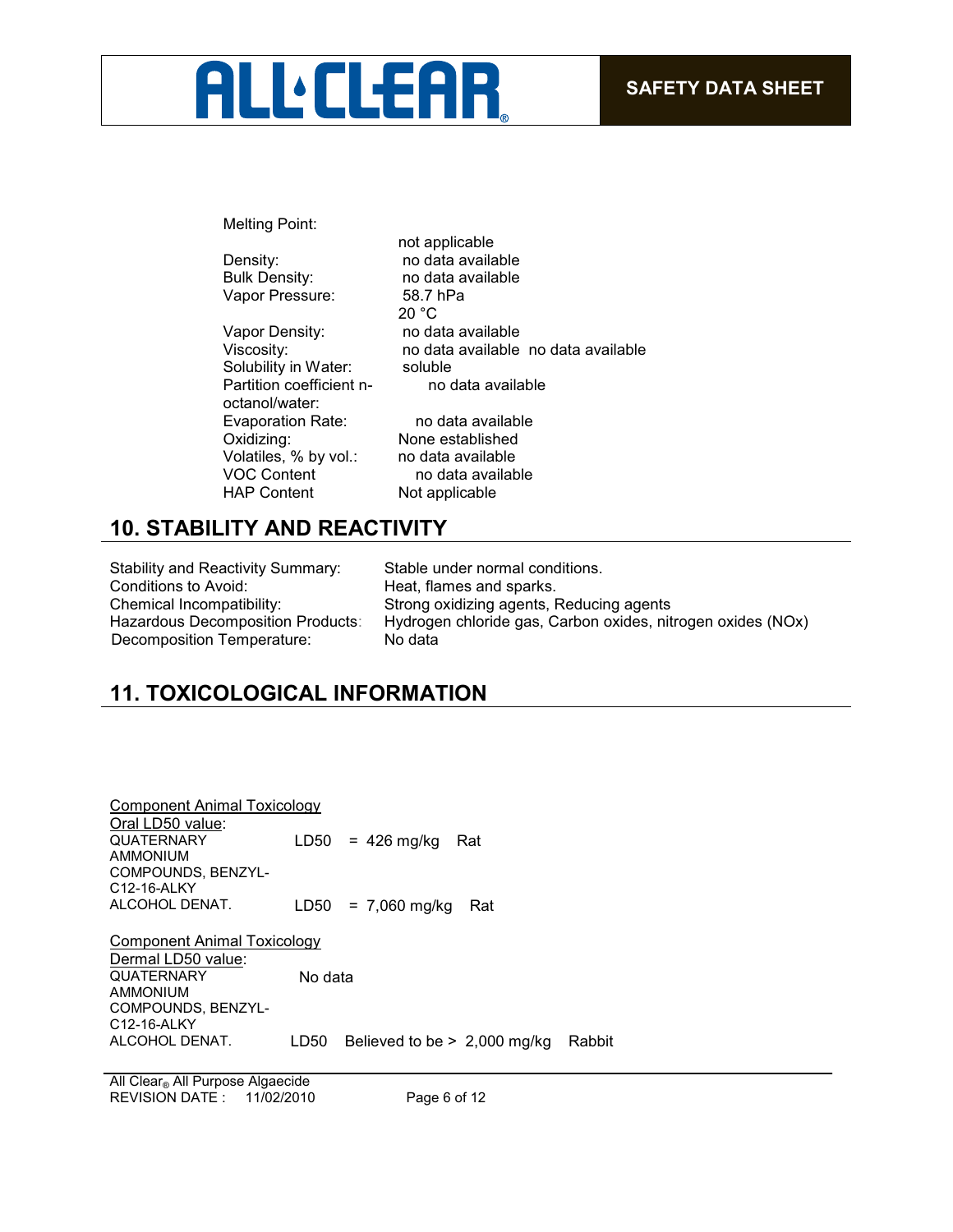# **ALL:CLEAR**

| <b>Component Animal Toxicology</b>                                                                    |                                                                                    |                                                                                                                                                                                                                                                                                                                                                                                                                       |
|-------------------------------------------------------------------------------------------------------|------------------------------------------------------------------------------------|-----------------------------------------------------------------------------------------------------------------------------------------------------------------------------------------------------------------------------------------------------------------------------------------------------------------------------------------------------------------------------------------------------------------------|
| Inhalation LC50 value:<br><b>QUATERNARY</b><br><b>AMMONIUM</b>                                        | No data                                                                            |                                                                                                                                                                                                                                                                                                                                                                                                                       |
| COMPOUNDS, BENZYL-<br>C12-16-ALKY<br>ALCOHOL DENAT.                                                   | Inhalation LC50 10 h                                                               | 20,000 ppm Rat<br>$=$                                                                                                                                                                                                                                                                                                                                                                                                 |
| <b>Product Animal Toxicity</b><br>Oral LD50 value:<br>Dermal LD50 value:<br>Inhalation LC50<br>value: | Believed to be approximately 800 mg/kg<br>Believed to be > 2,000 mg/kg<br>No data. |                                                                                                                                                                                                                                                                                                                                                                                                                       |
| Skin Irritation:<br>Eye Irritation:<br><b>Skin Sensitization:</b>                                     | Corrosive to skin<br>Corrosive to eyes<br>Not believed to be sensitising to skin.  |                                                                                                                                                                                                                                                                                                                                                                                                                       |
| Subchronic / Chronic<br>Toxicity:                                                                     |                                                                                    | May cause respiratory irritation and/or impairment of lung function.                                                                                                                                                                                                                                                                                                                                                  |
| Reproductive and<br>Developmental Toxicity:                                                           |                                                                                    | Not known or reported to cause reproductive or developmental toxicity.                                                                                                                                                                                                                                                                                                                                                |
| ALCOHOL DENAT.                                                                                        |                                                                                    | This chemical has been tested in laboratory animals<br>and developmental and/or teratogenic effects were seen<br>following ingestion.                                                                                                                                                                                                                                                                                 |
| Mutagenicity:<br>ALCOHOL DENAT.                                                                       |                                                                                    | Not known or reported to be mutagenic.<br>This product has been tested for mutagenicity. Tests<br>revealed both positive and negative results. Based on<br>the weight of evidence, we judge this product NOT to be<br>a mutagenic hazard.                                                                                                                                                                             |
| Carcinogenicity:<br>ALCOHOL DENAT.                                                                    |                                                                                    | This product is not known or reported to be carcinogenic by any reference<br>source including IARC, OSHA, NTP or EPA.<br>The International Agency for Research on Cancer<br>(IARC) has classified this product or a component of<br>this product as a Group 3 substance, Unclassifiable as<br>to Its Carcinogenicity to Humans. The FDA determined<br>that this product is not carcinogenic in laboratory<br>animals. |

## **12. ECOLOGICAL INFORMATION**

Overview: No data for product. Individual constituents are as follows: All Clear® All Purpose Algaecide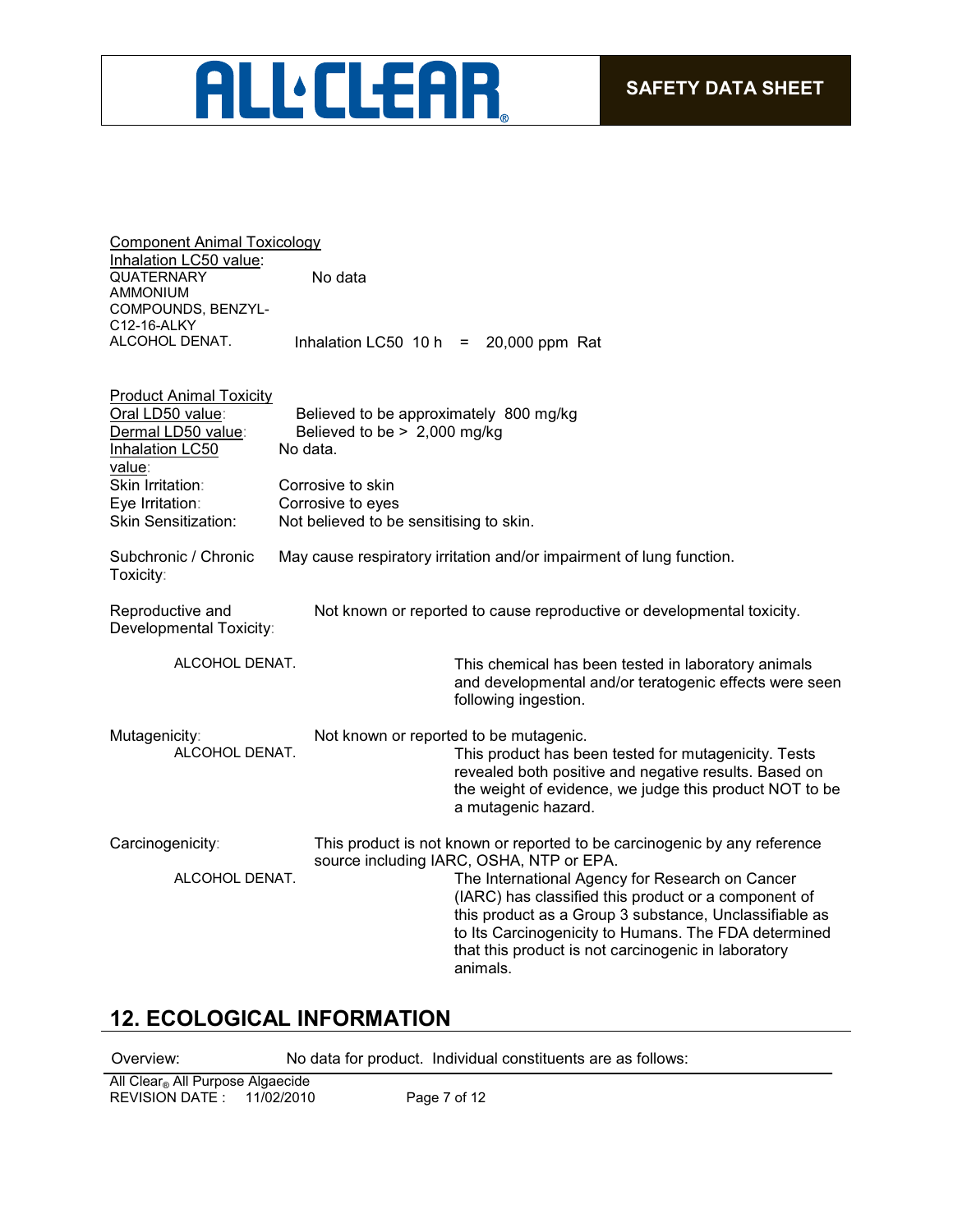# **ALL'CLEAR**

### Ecological Toxicity Values for: **ALCOHOL DENAT.**

| - (nominal, static). 96 h LC50 = $13,000$ mg/l                       | Fathead minnow (Pimephales<br>promelas), | - (nominal, static). 96 h LC50 = $14,700$ mg/l |  |
|----------------------------------------------------------------------|------------------------------------------|------------------------------------------------|--|
|                                                                      |                                          |                                                |  |
|                                                                      | Rainbow trout (Salmo gairdneri),         |                                                |  |
| - (nominal, static). $48 h$ LC50= $25.5$ mg/l<br>Brine shrimp        |                                          |                                                |  |
| - (nominal, static). 18 h LC50= 12,100 mg/l<br>Daphnia pulex         |                                          |                                                |  |
| - (nominal, static). $48 h$ EC50 > 10,000 mg/l<br>Daphnia magna,     |                                          |                                                |  |
| - (nominal, static). $48 h$ LC50= $9,248$ mg/l<br>Daphnia magna,     |                                          |                                                |  |
| Ceriodaphnia dubia<br>- (nominal, static). $48 h$ LC50= $8,808$ mg/l |                                          |                                                |  |

## **13. DISPOSAL CONSIDERATIONS**

**CARE MUST BE TAKEN TO PREVENT ENVIRONMENTAL CONTAMINATION FROM THE USE OF THE MATERIAL. THE USER OF THE MATERIAL HAS THE RESPONSIBILITY TO DISPOSE OF UNUSED MATERIAL, RESIDUES AND CONTAINERS IN COMPLIANCE WITH ALL RELEVANT LOCAL, STATE AND FEDERAL LAWS AND REGULATIONS REGARDING TREATMENT, STORAGE AND DISPOSAL FOR HAZARDOUS AND NONHAZARDOUS WASTES.** 

| Waste Disposal Summary:       | If this product becomes a waste, it meets the criteria of a hazardous<br>waste as defined under 40 CFR 261 and would have the following<br>EPA hazardous waste number: D001. |
|-------------------------------|------------------------------------------------------------------------------------------------------------------------------------------------------------------------------|
| Disposal Methods:             | As a hazardous liquid waste it must be disposed of in accordance<br>with local, state and federal regulations.                                                               |
| Potential US EPA Waste Codes: | D001                                                                                                                                                                         |

## **14. TRANSPORT INFORMATION**

| Land (US DOT): | UN1760 CORROSIVE LIQUID, N.O.S. (QUATERNARY AMMONIUM  |  |
|----------------|-------------------------------------------------------|--|
|                | COMPOUND) 8 III                                       |  |
| Water (IMDG):  | UN1760 CORROSIVE LIQUID, N.O.S., (QUATERNARY AMMONIUM |  |
|                | COMPOUND) 8 III<br>MARINE POLLUTANT                   |  |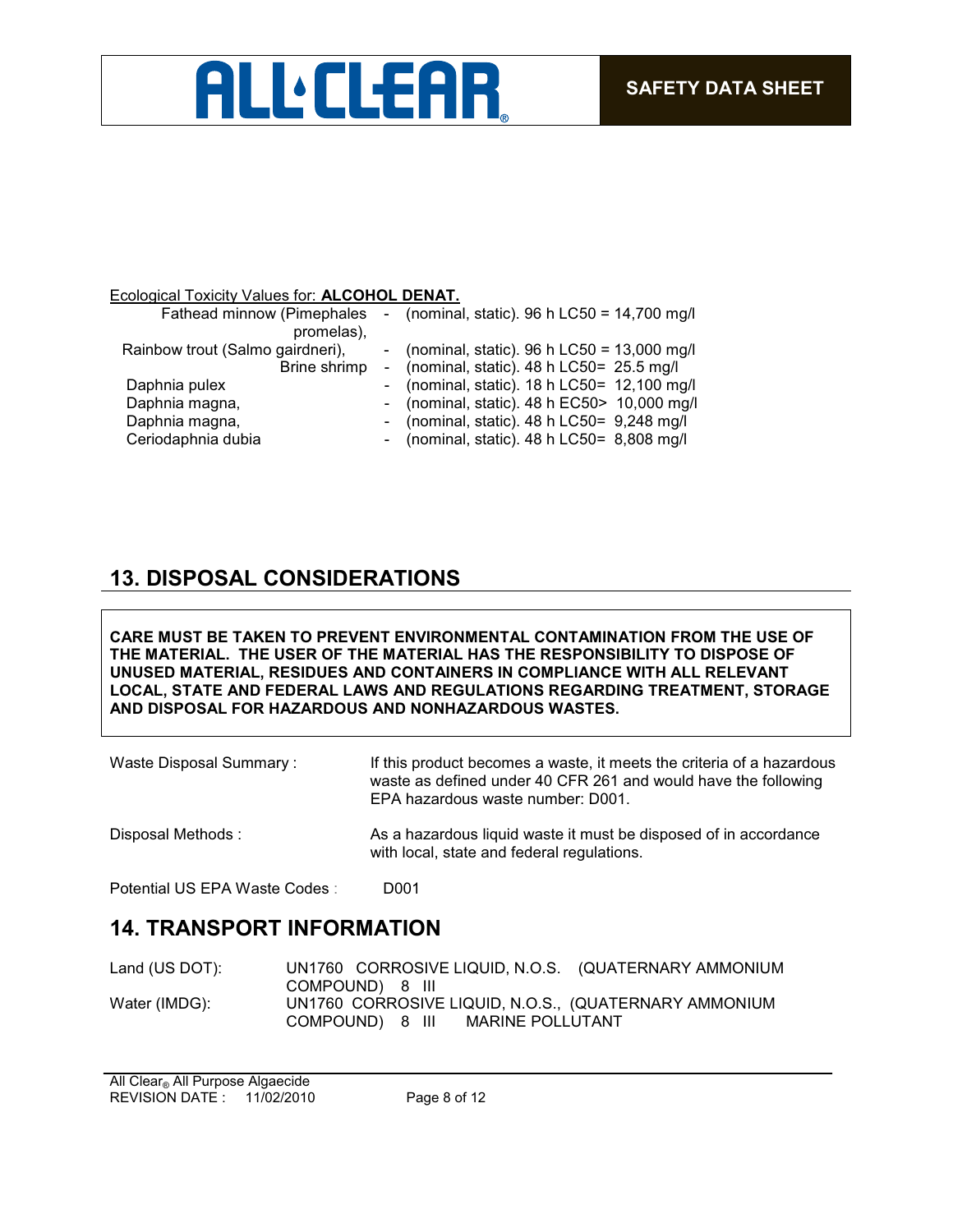

### Air (IATA): UN1760 CORROSIVE LIQUID, N.O.S., (QUATERNARY AMMONIUM COMPOUND) 8 III Emergency Response Guide Number: ERG # 154

Transportation Notes**:** Under specific circumstances, this product can ship under two transport exceptions, Limited Quantity or Consumer Commodity. See Bill of Lading for proper shipping description. Material is not regulated as a marine pollutant for ground, rail car, or aircraft transportation within the USA if shipped in non bulk packages per marine pollutant exception 49 CFR 171.4(c).

EMS: F-A, S-B

## **15. REGULATORY INFORMATION**

#### **UNITED STATES:**

| Toxic Substances Control Act (TSCA):                         | This is an EPA registered pesticide.                                                                                                                     |
|--------------------------------------------------------------|----------------------------------------------------------------------------------------------------------------------------------------------------------|
| <b>EPA Pesticide Registration Number:</b>                    | 10324-87-09215                                                                                                                                           |
| <b>FIFRA Listing of Pesticide Chemicals</b><br>(40 CFR 180): | This product is regulated under the Federal Insecticide,<br>Fungicide and Rodenticide Act. It must be used for purposes<br>consistent with its labeling. |

#### **Superfund Amendments and Reauthorization Act (SARA) Title III:**

Hazard Categories Sections 311 / 312 (40 CFR 370.2):

| Health   | Immediate (Acute) Health Hazard |
|----------|---------------------------------|
| Physical | None                            |

### **Emergency Planning & Community Right to Know (40 CFR 355, App. A):**

**Extremely Hazardous Substance Section 302 - Threshold Planning Quantity:** ZUS\_SAR302 TPQ (threshold planning None established

## quantity) **Reportable Quantity (49 CFR 172.101, Appendix):**

ZUS\_CERCLA Reportable quantity None established ZUS\_SAR302 Reportable quantity None established

### **Supplier Notification Requirements (40 CFR 372.45), 313 Reportable Components**

ZUS\_SAR313 De minimis concentration None established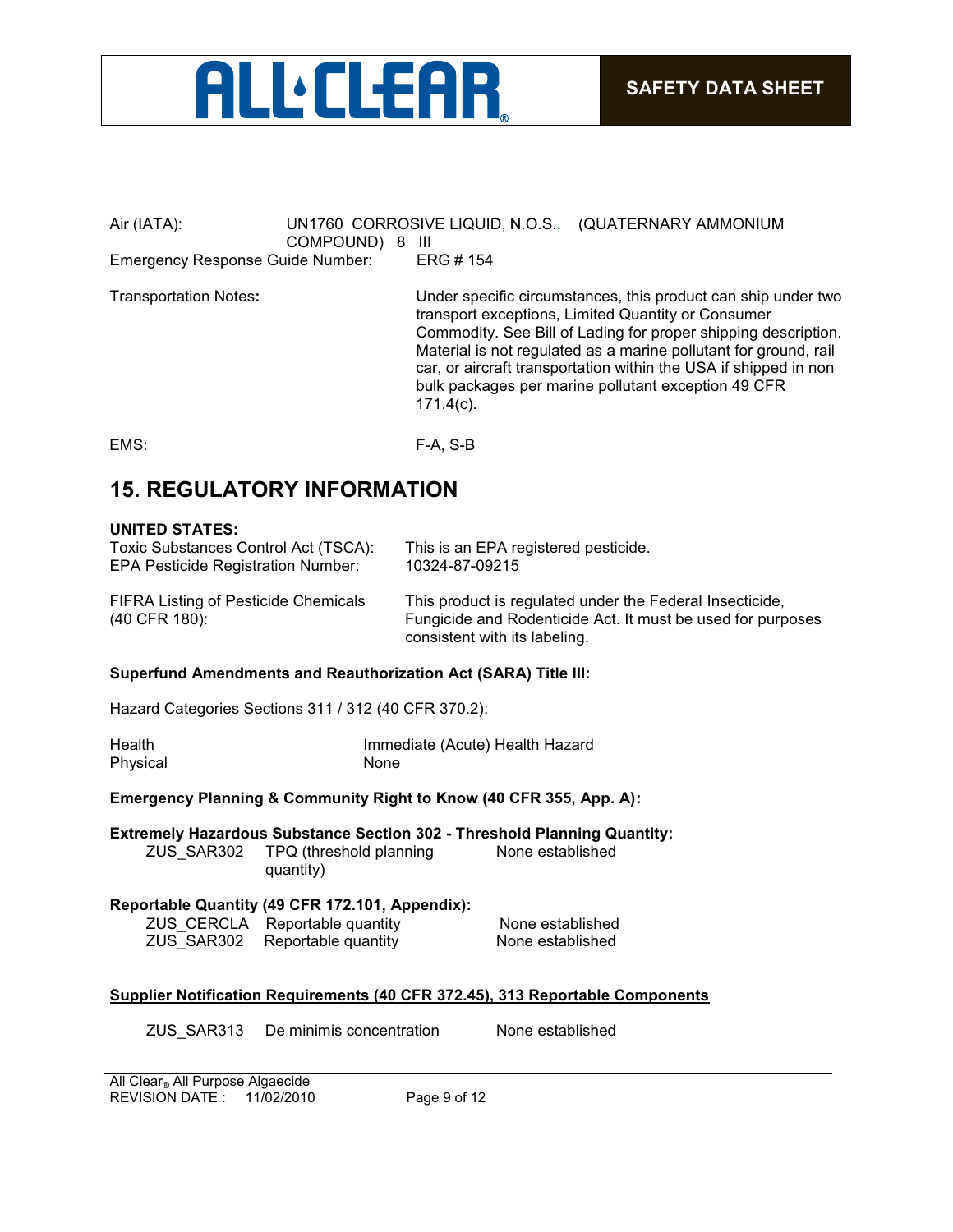# **ALLELEAR**

**Clean Air Act Toxic ARP Section 112r:** None established

**Clean Air Act Socmi:** HON SOC None established

#### **Clean Air Act VOC Section 111:** CAA 111

US. EPA Clean Air Act (CAA) Section 111 SOCMI Intermediate or Final Volatile Organic Compounds (40 CFR 60.489) 01 1996 ETHYL ALCOHOL

## **Clean Air Act Haz. Air Pollutants Section 112:**

ZUS\_CAAHAP None established

ZUS\_CAAHRP None established

CAA AP None established

### **State Right-to-Know Regulations Status of Ingredients**

#### **Pennsylvania:**

| $64-17$ | -                                 |
|---------|-----------------------------------|
| CAS#    | . <i>.</i><br>NAME<br>)N⊢N<br>лин |
|         |                                   |

ZUSPA\_RTK

Pennsylvania: Hazardous substance list 1990-01-01 ETHANOL hazardous substance

Pennsylvania: Hazardous substance list 1990-01-01 DENATURED ALCOHOL hazardous substance

Pennsylvania: Hazardous substance list 1989-08-11 ETHANOL

#### **New Jersey:**

| CAS <sub>h</sub> | . <i>.</i><br>)N⊢N<br><b>NAME</b><br>ີ |
|------------------|----------------------------------------|
| 64-              |                                        |
|                  |                                        |

REVISION DATE : 11/02/2010 Page 10 of 12 All Clear® All Purpose Algaecide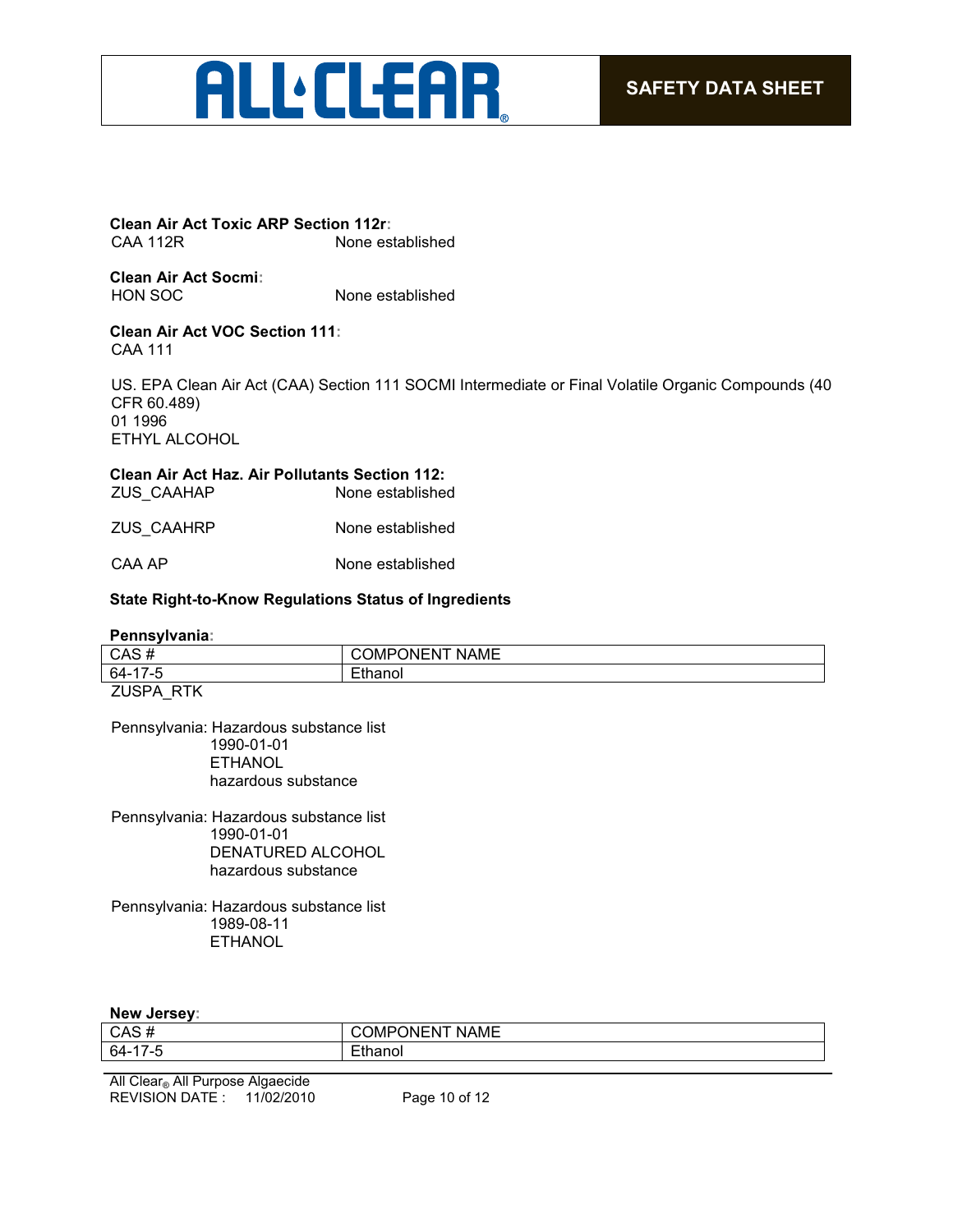

### ZUSNJ\_RTK

New Jersey Right to Know Hazardous Substance List (RTK-HSL) 2007-03-01 ETHYL ALCOHOL ALCOHOL METHYLCARBINOL ETHANOL Special Health Hazard - Carcinogen, Special Health Hazard - Flammable - Third Degree, Special Health Hazard - Mutagen, Special Health Hazard - Teratogen

#### **Massachusetts:**

| CAS#                       | <b>COMPONENT NAME</b> |
|----------------------------|-----------------------|
| 64-17-5                    | Ethanol               |
| <b>ZUSMA</b><br><b>RTK</b> |                       |

Massachusetts Right to Know List of Chemicals and Hazard Classifications 1993-04-24 ETHYL ALCOHOL DENATURED ALCOHOL ETHANOL Teratogen. Sufficient evidence of teratogenic risk in humans.

#### **California Proposition 65:**

| ∩∆⊂<br>ູບຕະ | <b>NAML</b><br>ווחנ<br>w |
|-------------|--------------------------|
|             |                          |

ZUSCA\_P65 None established

### **WHMIS Hazard Classification:**

Ingredient Disclosure List (WHMIS) 2007-08-24 Threshold limits: 0.1 Weight percent 805 Ethanol

## **16. OTHER INFORMATION**

| <b>SDS REVISION STATUS:</b> |                                  |
|-----------------------------|----------------------------------|
| SECTIONS REVISED:           | First formulated version in SAP. |
| Major References :          | Available upon request.          |